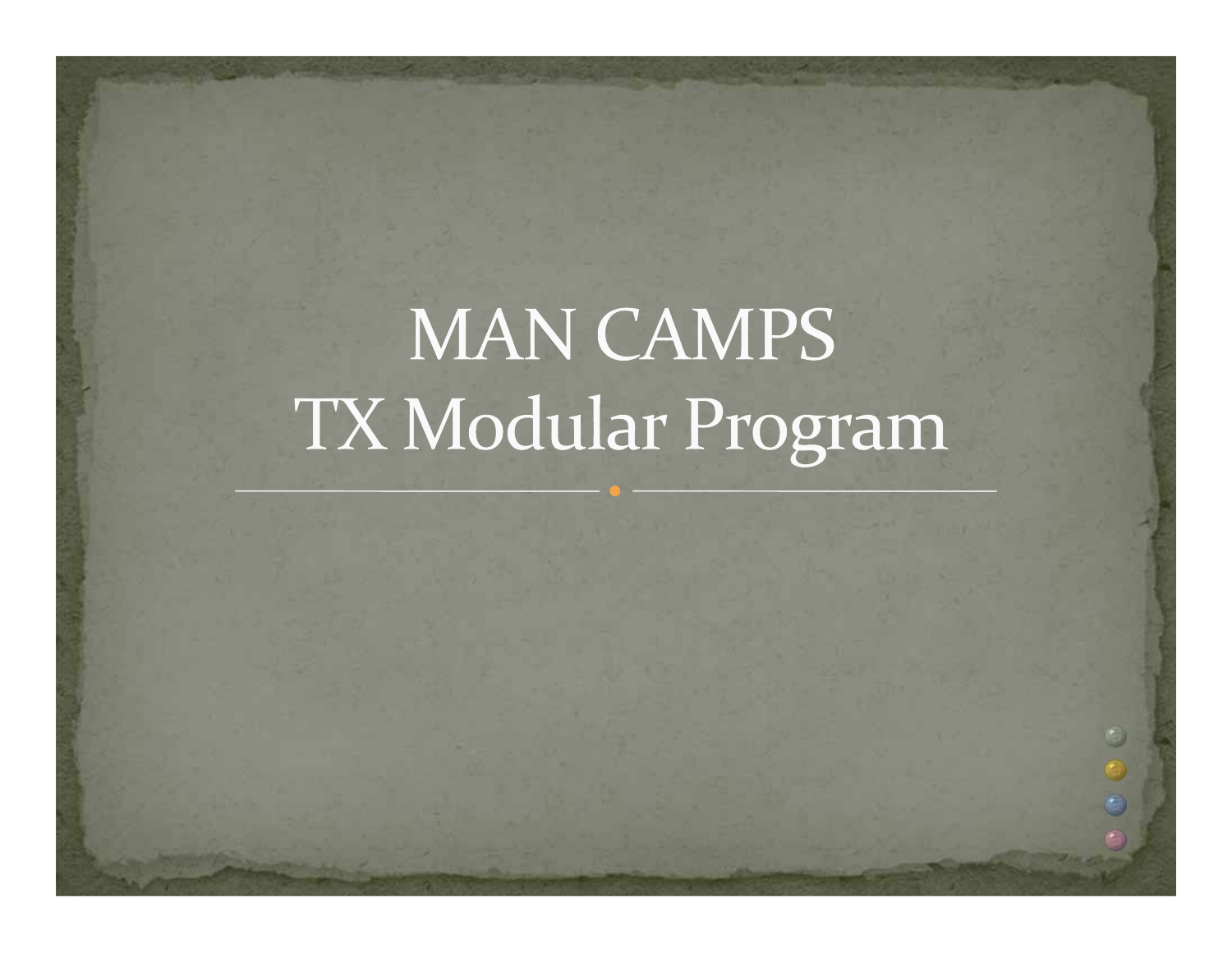# "MAN CAMPS"

- There are no exemptions under the TX Industrialized Housing and Buildings (IHB) law and rules for "MAN CAMPS" otherwise known as transient housing
	- Unless the buildings fall under the exemptions in Chapter <sup>1202</sup> of the Occupations Code as described in the following slides
- Man Camps may include any of the following components
	- Houses, duplexes, town houses, and apartments
	- Dorms
	- Other types of transient housing such as motels
	- Dining facilities
	- Recreational facilities
	- Laundry facilities
	- Connecting corridors
	- Other miscellaneous types of buildings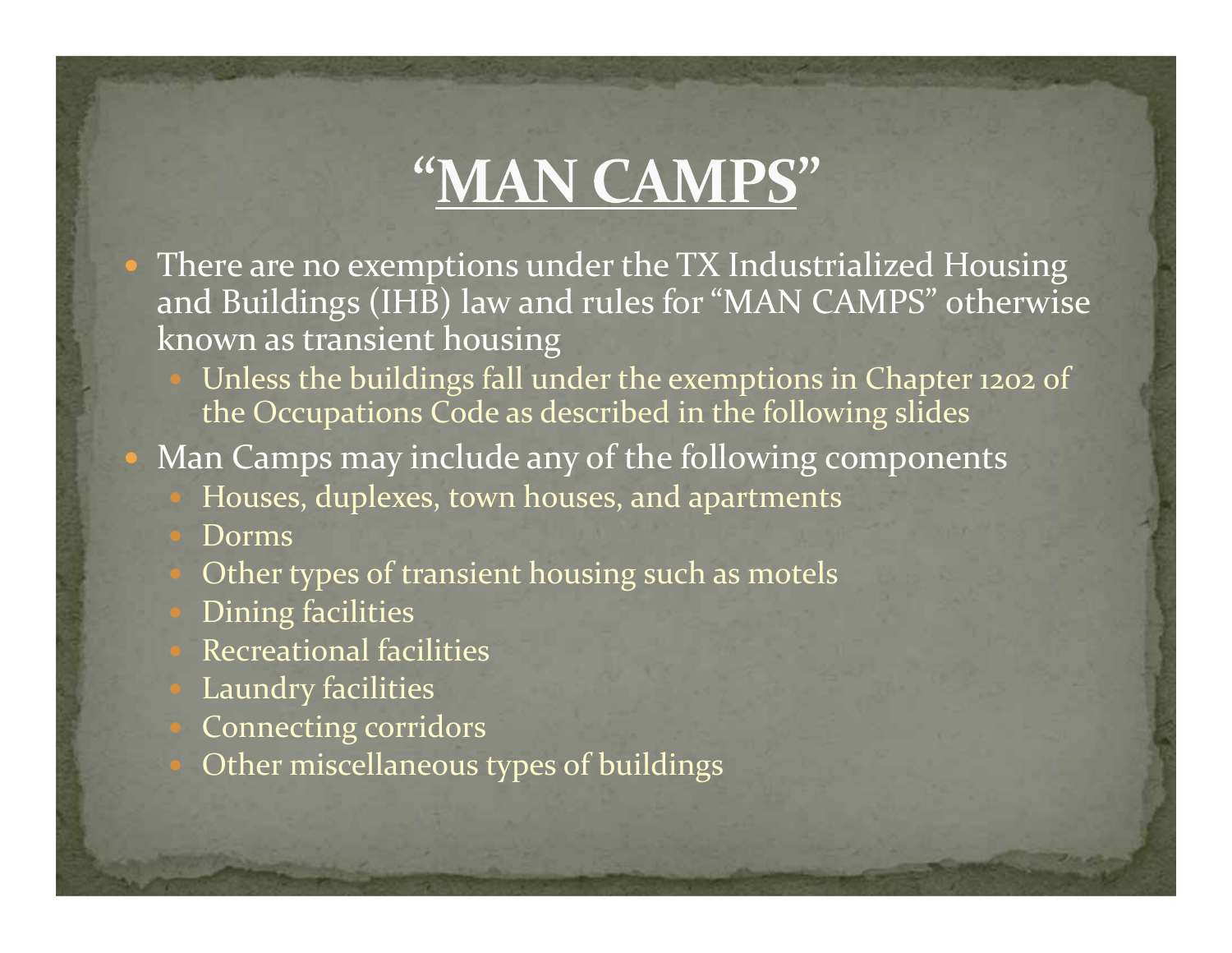# **Industrialized Housing - IRC**

- One- and two-family dwellings designed for the occupancy of one or more families
- O • Must be installed on a permanent foundation system
	- A permanent foundation system for industrialized housing or buildings is one that is designed to meet the applicable building codes as set forth in the TX IHB rules
- If <sup>a</sup> dwelling (single‐family, duplex, or townhouse) is designed to meet the IRC and is labeled under the IHB program, then it must be installed on <sup>a</sup>

#### permanen<sup>t</sup> foundation

• A dwelling that is not designed to be installed on a permanent foundation system cannot be labeled under the Texas IHB program – may need to comply<br>with HUD‐Code Manufactured Housing requirements. For more information contact TX Dept. of Housing & Community Affairs, Manufactured Housing Division at (800) <sup>500</sup>‐<sup>7074</sup> or (512) <sup>475</sup>‐2200.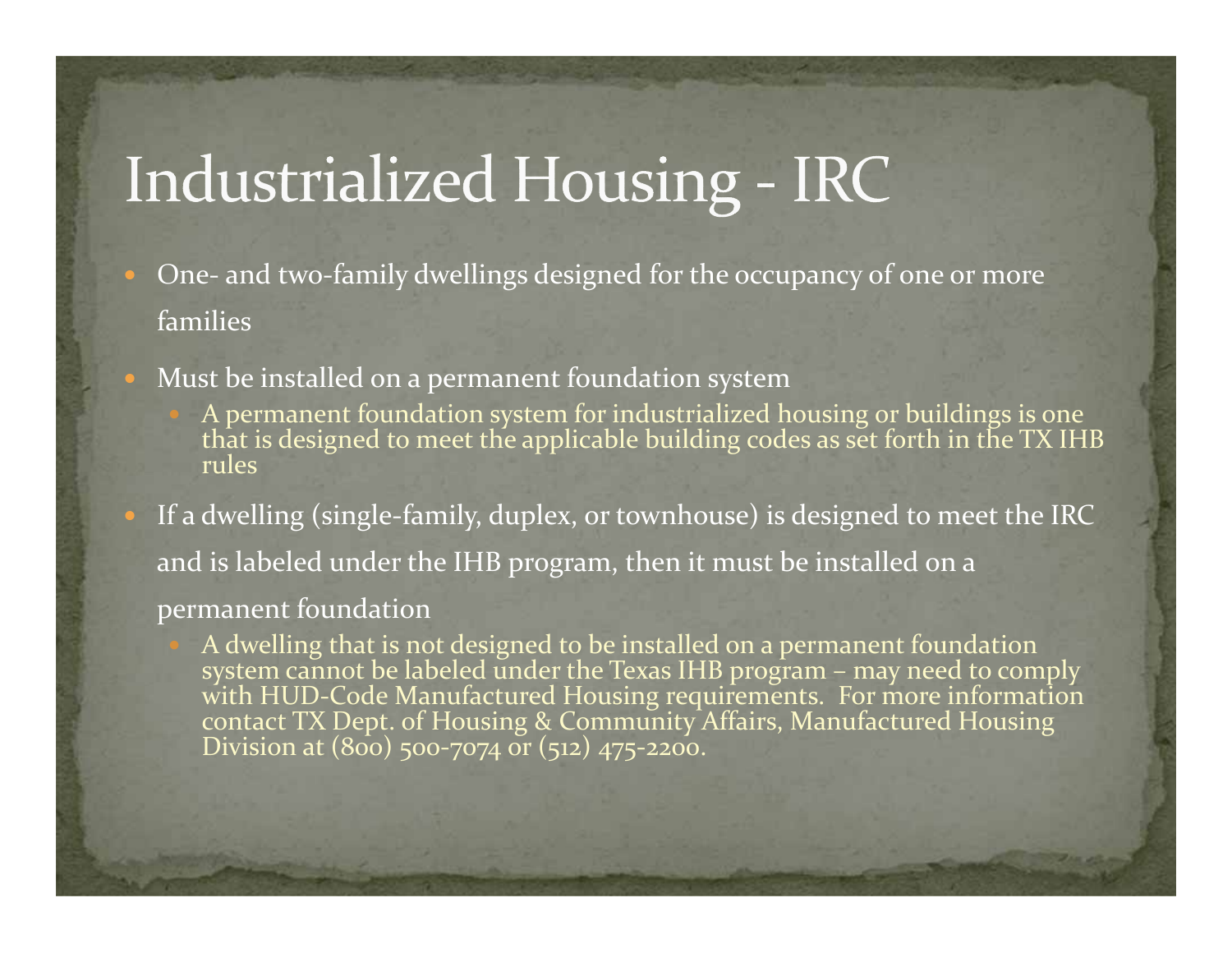# **Industrialized Housing - IBC**

• Multi-family dwellings such as apartments Must be installed on <sup>a</sup> permanen<sup>t</sup> foundation system • If an apartment building is designed to meet the IBC and is labeled under the IHB program, then it must be installed on <sup>a</sup> permanen<sup>t</sup> foundation • Not designed to be installed on a permanent foundation, then cannot be labeled under the program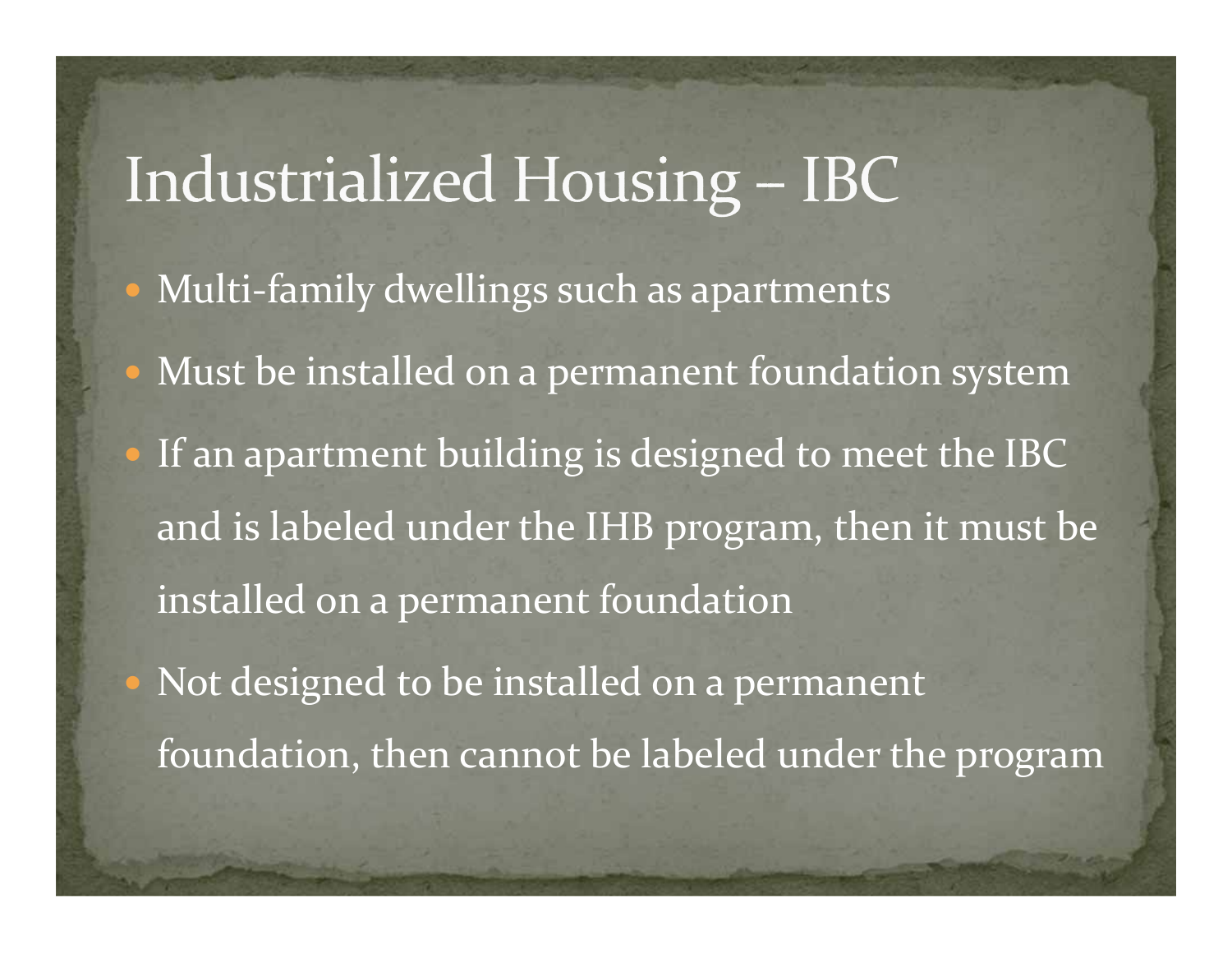# **Industrialized Buildings**

- Industrialized buildings are defined as commercial buildings under the TX IHB statute and rules
	- A commercial structure is defined in the IHB rules as a building classified by the mandatory building codes for occupancy groups *other than residential for one or more families*
- Housing not designed for the occupancy of one or more families would be considered an industrialized building and would not have to be installed on a permanent foundation system
- This type of housing would be designed to meet the IBC, not the IRC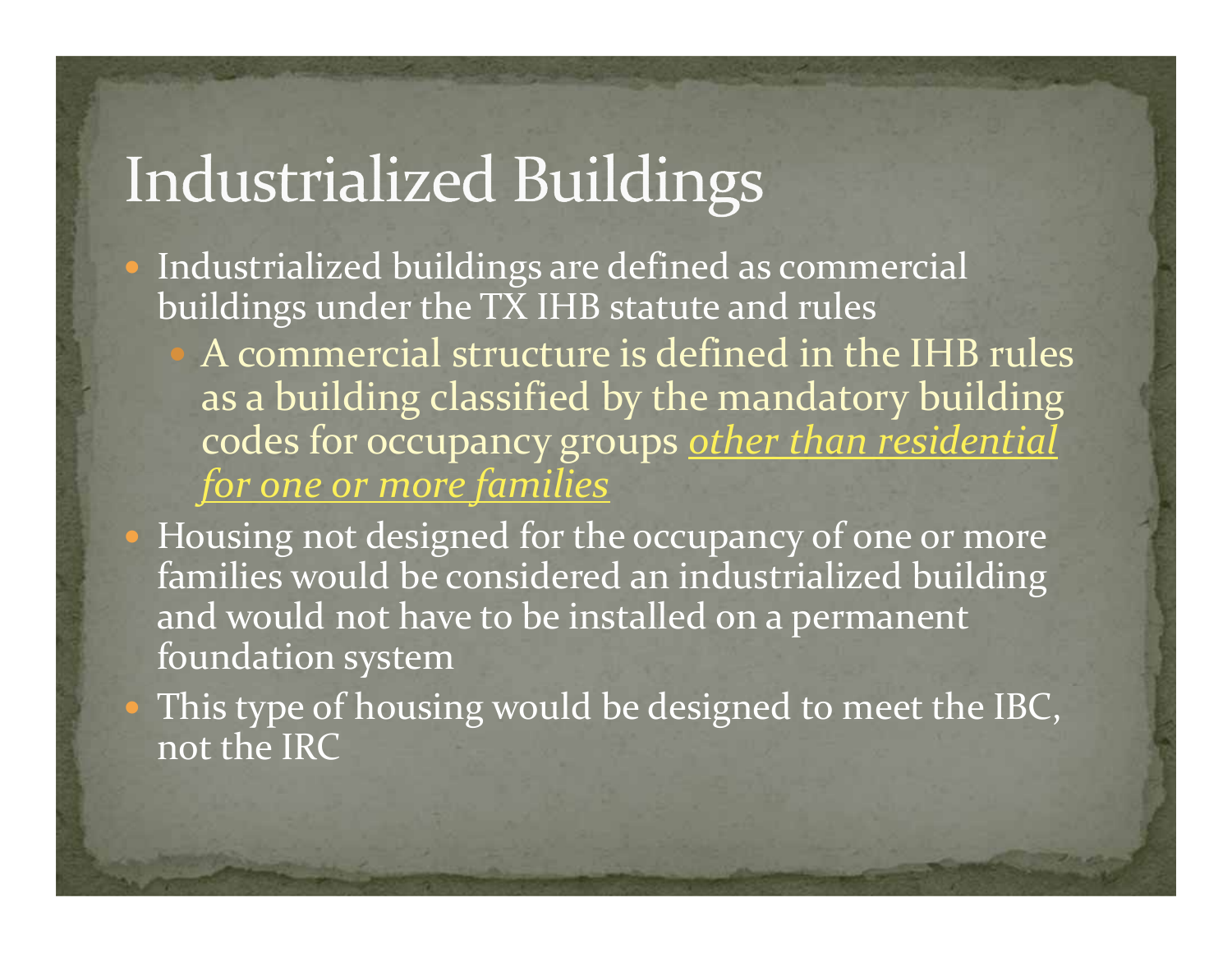# **Industrialized Building Exemptions**

- Any building that exceeds 3 stories or 49 feet in height • Cannot be labeled under the TX IHB program
- A building that is designed for installation on a temporary foundation system and that is less than 1,500 square feet in size is exemp<sup>t</sup> from the statute
	- Temporary foundation system typically consists of tie downs and anchors consistent with the foundation systems employed for manufactured housing
		- < 1,500 square feet is the total building size, not the size of each module in the building
	- Does not apply to school buildings or churches these occupancy types must always be labeled under the program
- Exemption for not open to the public is not applicable to man camps – employees are par<sup>t</sup> of the public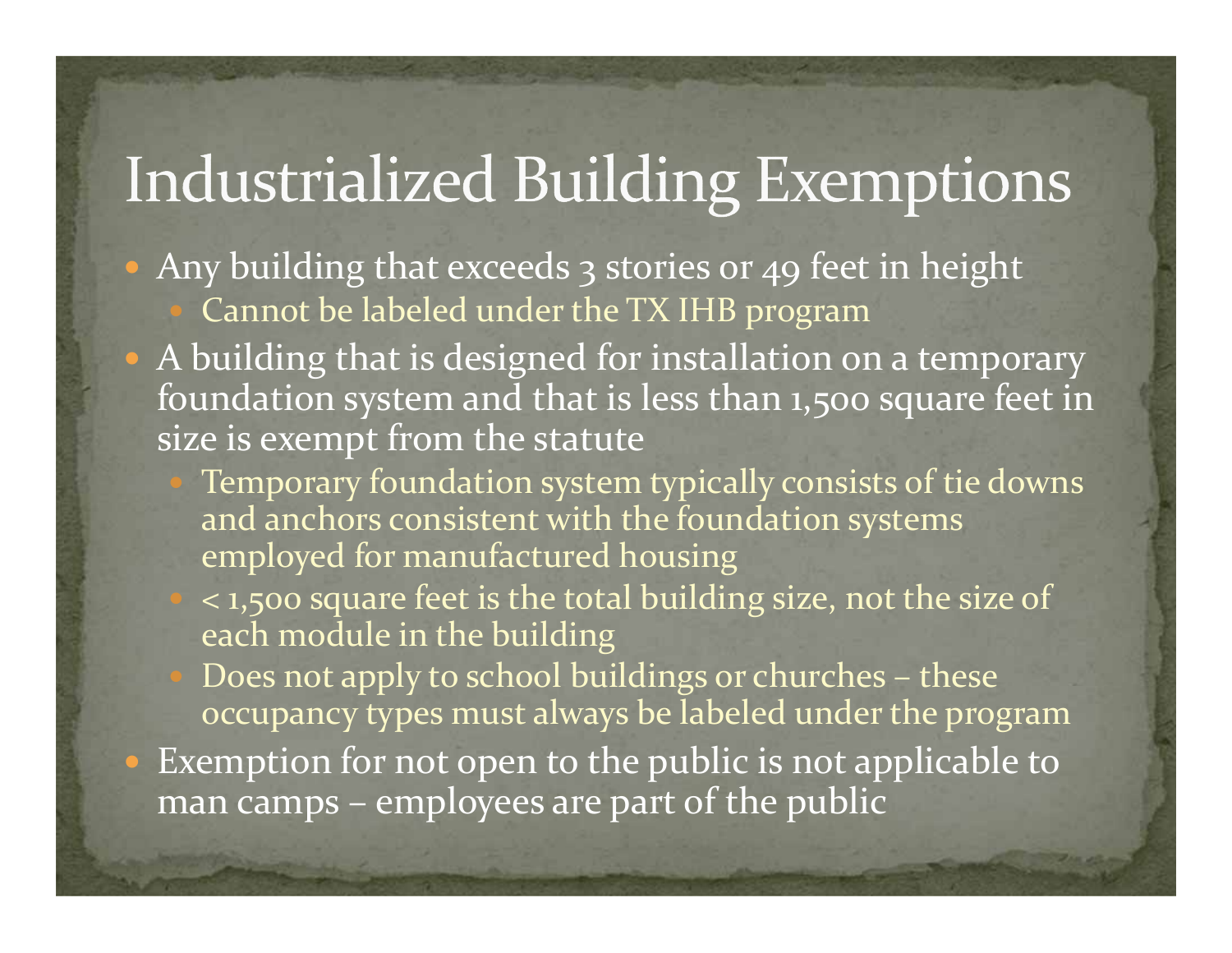## Modular buildings less than 1,500 square feet

- Cities do not have to allow the installation of unlabeled buildings within their jurisdictions
- Many of these buildings have been labeled under the TX IHB program because the cities are required to accep<sup>t</sup> them if they bear <sup>a</sup> certification label
	- Buildings that bear TX IHB certification labels are required to comply with all requirements of the IHB law and rules
	- Buildings that bear TX IHB certification labels are required to comply with all applicable requirements of the mandatory building codes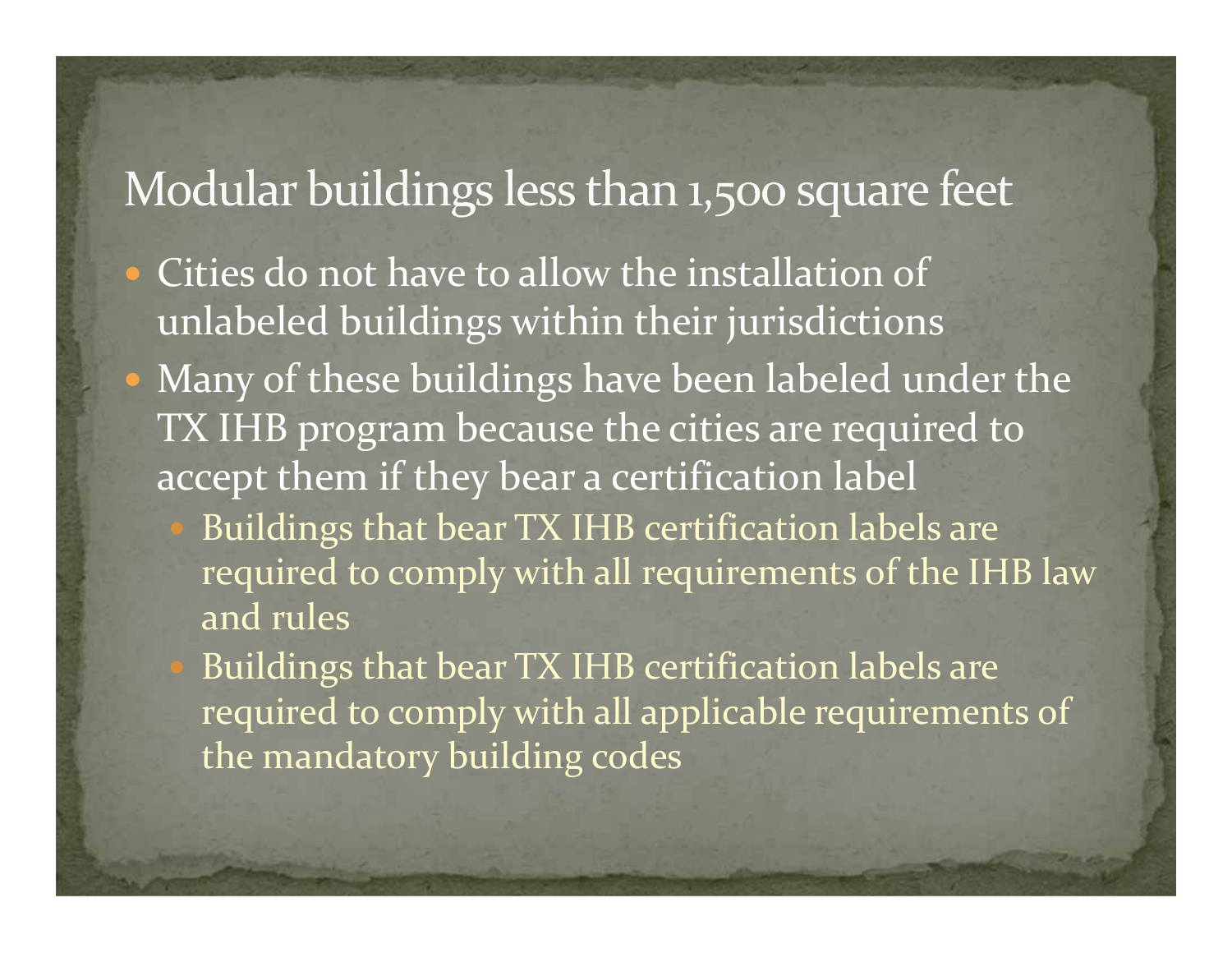# Modular building that is 1,500 square feet or larger in size

 Again, this is the building size, not the module size

 These buildings fall under the TX IHB law regardless of the type of foundation system EXCEPTION: Buildings that are over 3 stories or 49 feet in height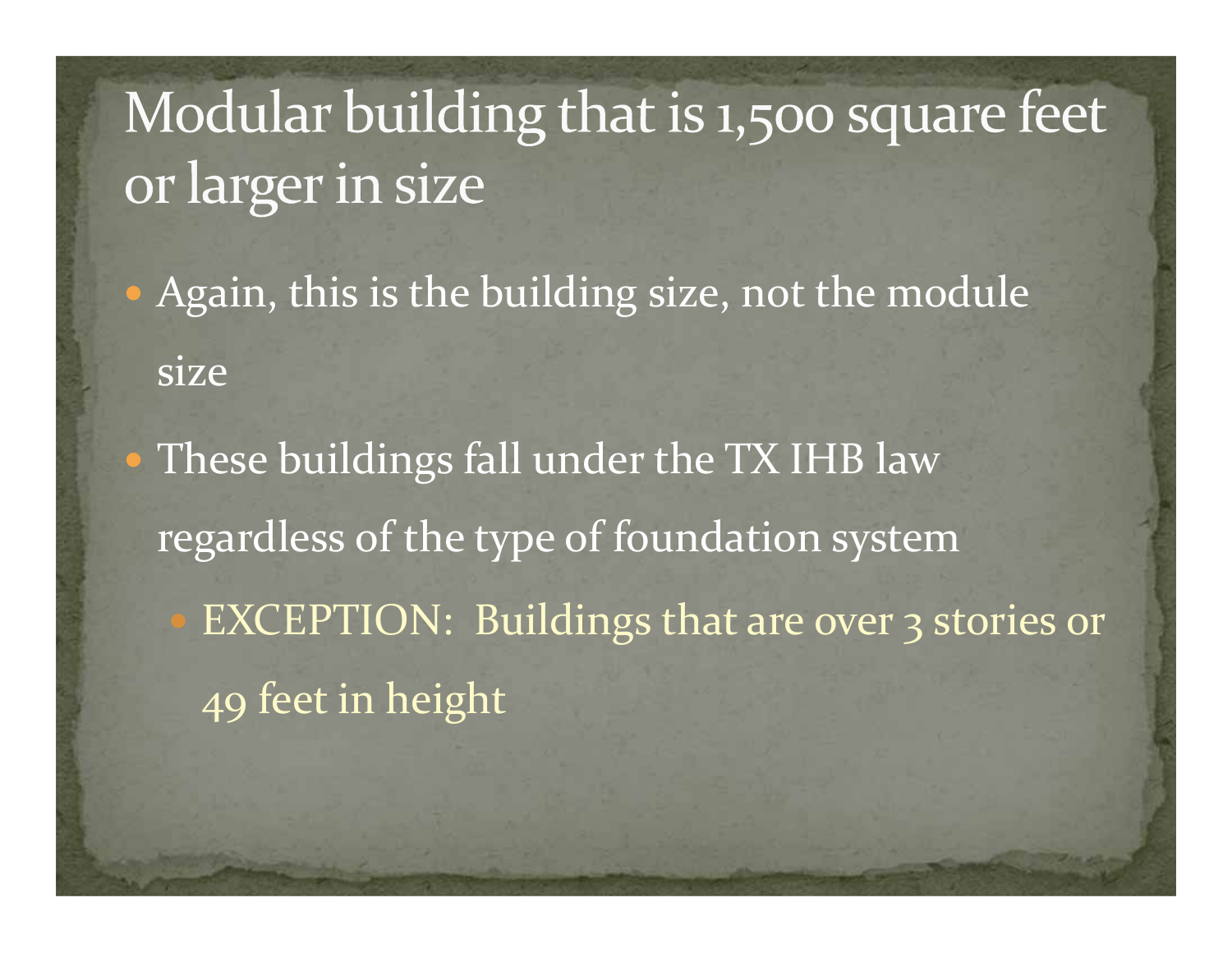## Permanent Modular Buildings

 $\bullet$ 

 All modular commercial buildings that are designed to be placed on <sup>a</sup> permanen<sup>t</sup> foundation system fall under the TX IHB program unless they meet the height exemptions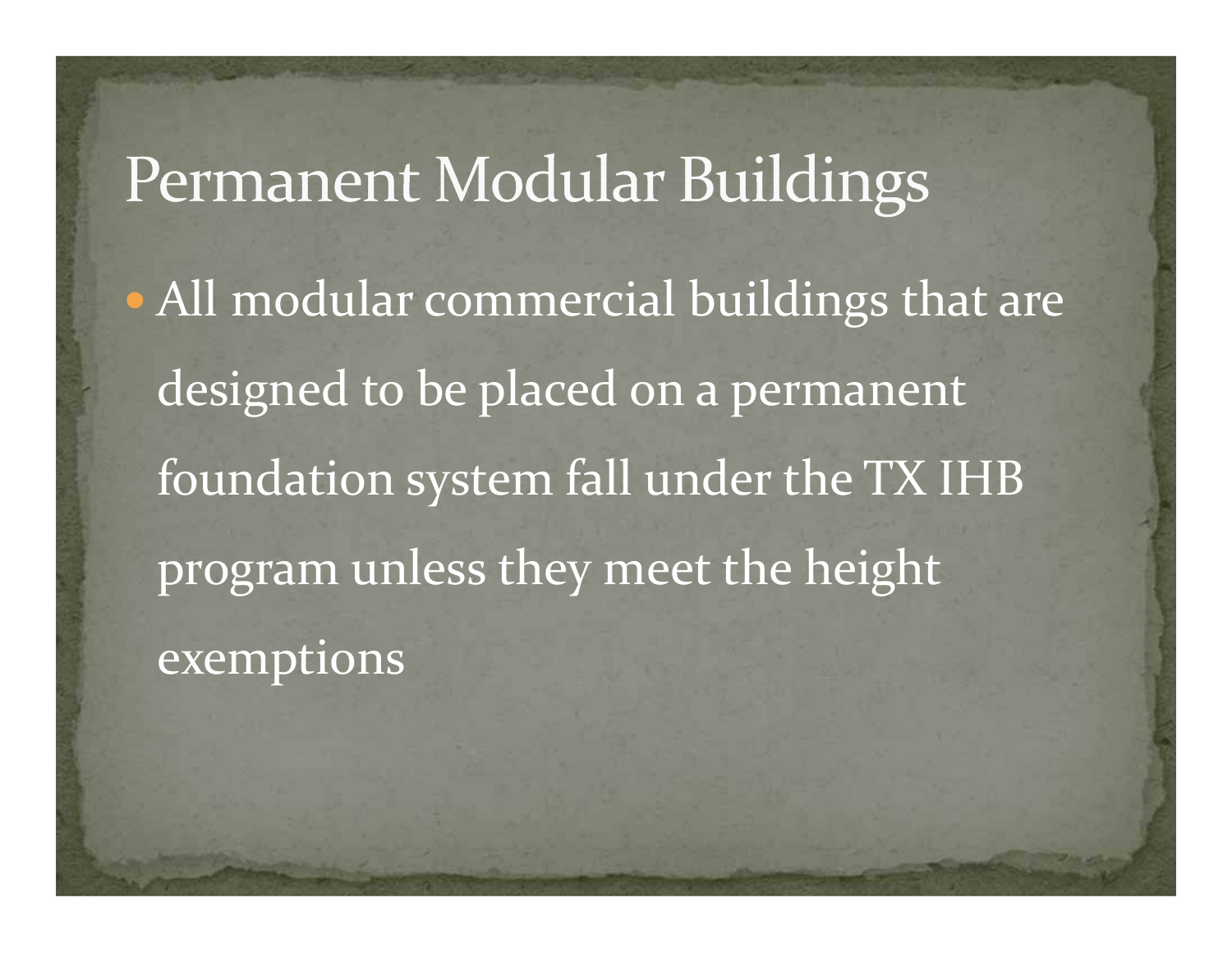# Housing and Buildings Labeled Under the TX IHB Program

- Requirements of the IHB law and rules and mandatory building codes apply to all that are labeled under the program
- Manufacturers cannot release labeled housing or buildings to anyone who is not registered as an industrialized builder or who has not obtained an installation permit from TDLR An industrialized builder is the retailer and/or installer of the labeled housing or buildings
	- An installation permit can only be obtained by the owner of the house or building
		- Owner may be an individual or <sup>a</sup> company
		- Must be the end user of the house or building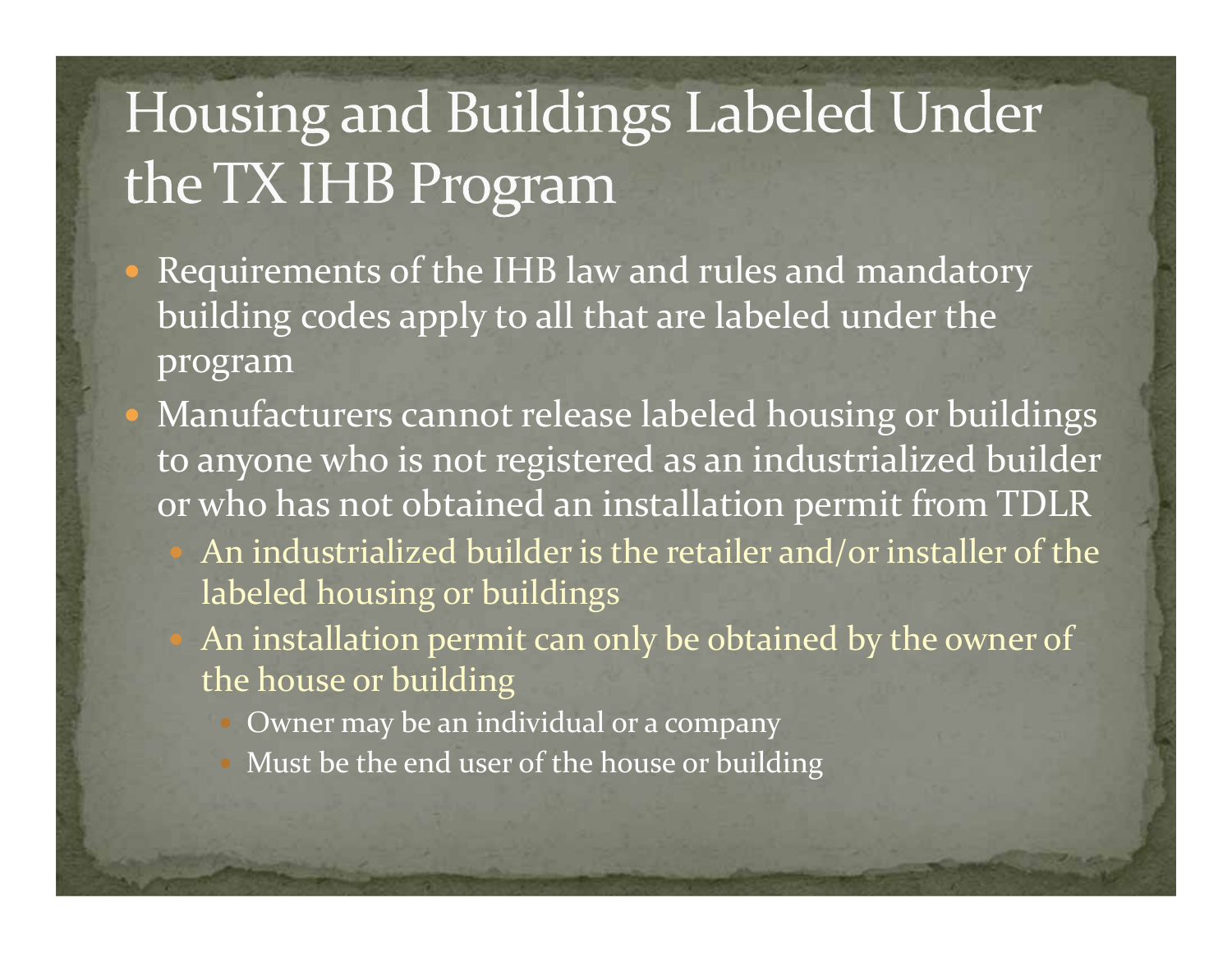# INSPECTIONS

### Types of Inspections

- Certification Inspections Manufacturers
	- Performed by TDLR personnel aided by TX approved third parties Any manufacturer that wishes to construct labeled housing or buildings for TX must be certified

### In ‐Plant Inspections – Manufacturers

Performed by TX approve<sup>d</sup> third party inspectors after the manufacturer is certified

# Site Inspections – Industrialized Builders/Installation Permit Holders

- Inspection of the foundation and installation of industrialized housing and buildings
- Performed by municipality if located inside their jurisdiction
- Performed by Council approved inspectors if located outside of a municipality or within a municipality with no inspection department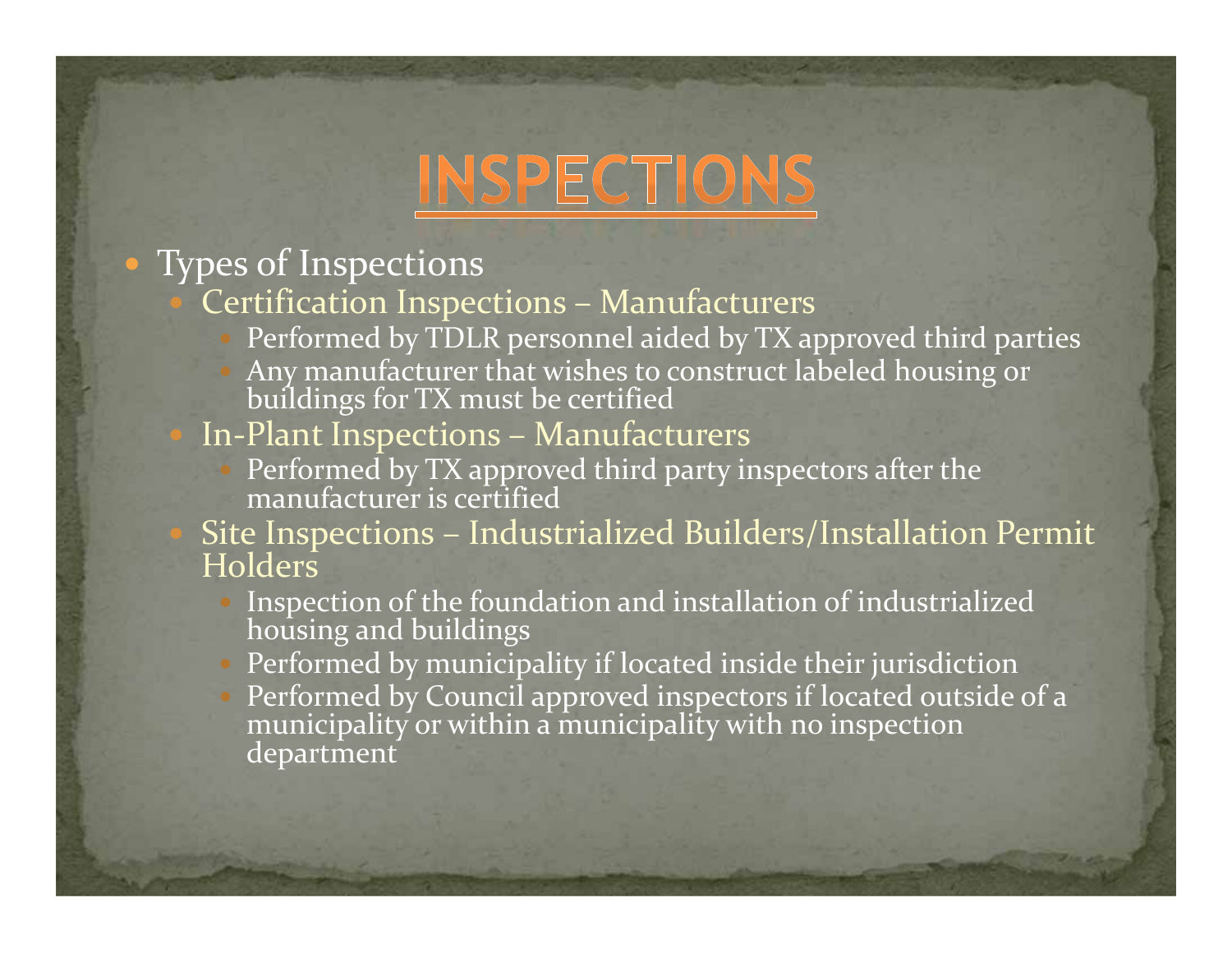## Site Inspections of Labeled Housing & Buildings

Outside the jurisdiction of a municipality or inside municipality with no inspection department -- Reference Rule §70.73 and the site inspection procedures

### • When required:

- . For 1st installation of all industrialized housing
- For <sup>1</sup>st installation of all industrialized buildings installed on a permanen<sup>t</sup> foundation system. Exception: see #2 under "When not required."
	- 3. For all industrialized buildings that are also school buildings or buildings used for religious worship

#### • When not required:

O

- For installation of portable buildings that are not also school buildings or buildings used for religious worship For installation of typically unoccupied industrialized buildings, such as communication equipment shelters, provided that the building is not classified as a hazardous occupancy
- The foundation and installation of the industrialized building is required to comply with the mandatory building codes adopted<br>under the TX IHB program even if a site inspection is not required Site inspections are performed by Council approved inspectors – a list of inspectors is available on our website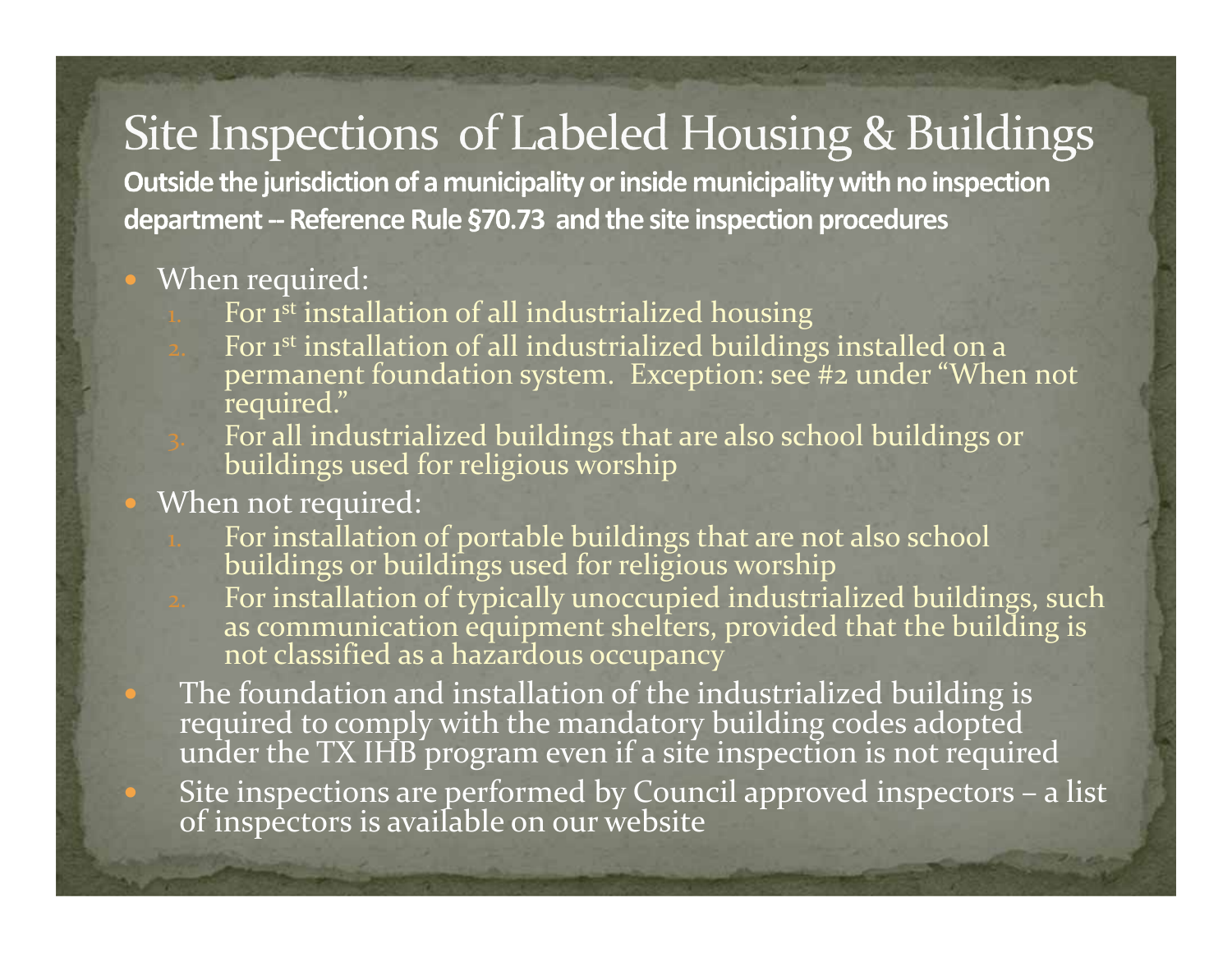

Regulated by TDLR

 Man camps and other transient lodging facilities are not exemp<sup>t</sup> from the Texas Accessibility Standards (TAS) The <sup>2012</sup> TAS can be downloaded from the TDLR website at http://www.license.state.tx.us/ab/ab.htm You may contact the "Elimination of Architectural Barriers" (AB) section of TDLR for technical questions at (512) 463‐ 6599 or (800) 803‐<sup>9202</sup> (Toll free in TX) or by email at techinfo@license.state.tx.us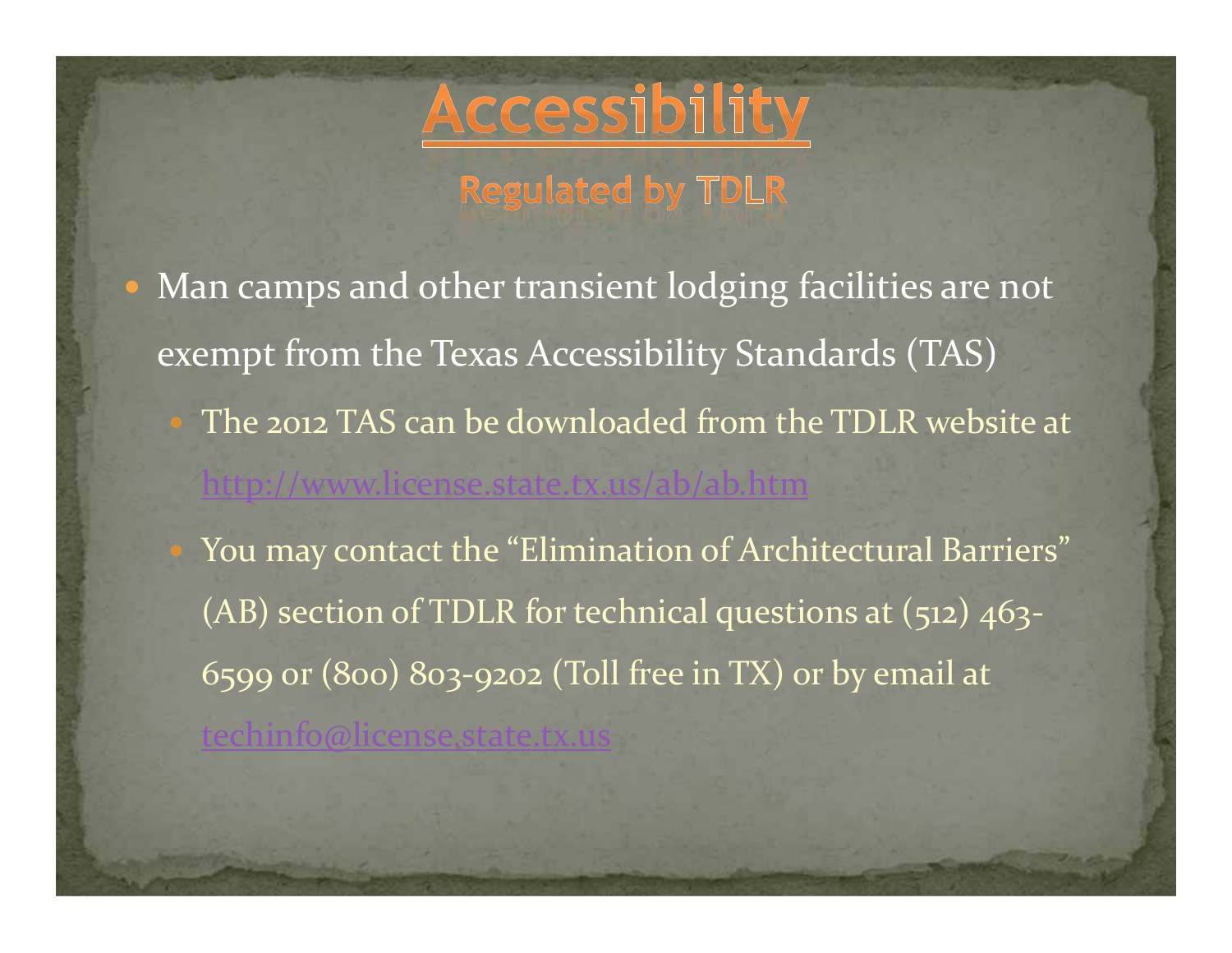## Boilers/Water Heaters Regulated by TDLR

- Modular projects involving man camps or transient lodging may be utilizing water heating systems that meet the definition of <sup>a</sup> boiler as defined in the Texas Boiler Law.
- If so, then these water heating boilers are required to comply with the state registration, inspection, and certification requirements.
	- Beyond the scope of the Texas Industrialized Housing and Buildings Program
		- IHB reviews and inspections will look at code compliance in accordance with mandatory building codes but additional inspections and reviews are required in accordance with the TX Boiler Program

• Administered under the Texas Boiler Program.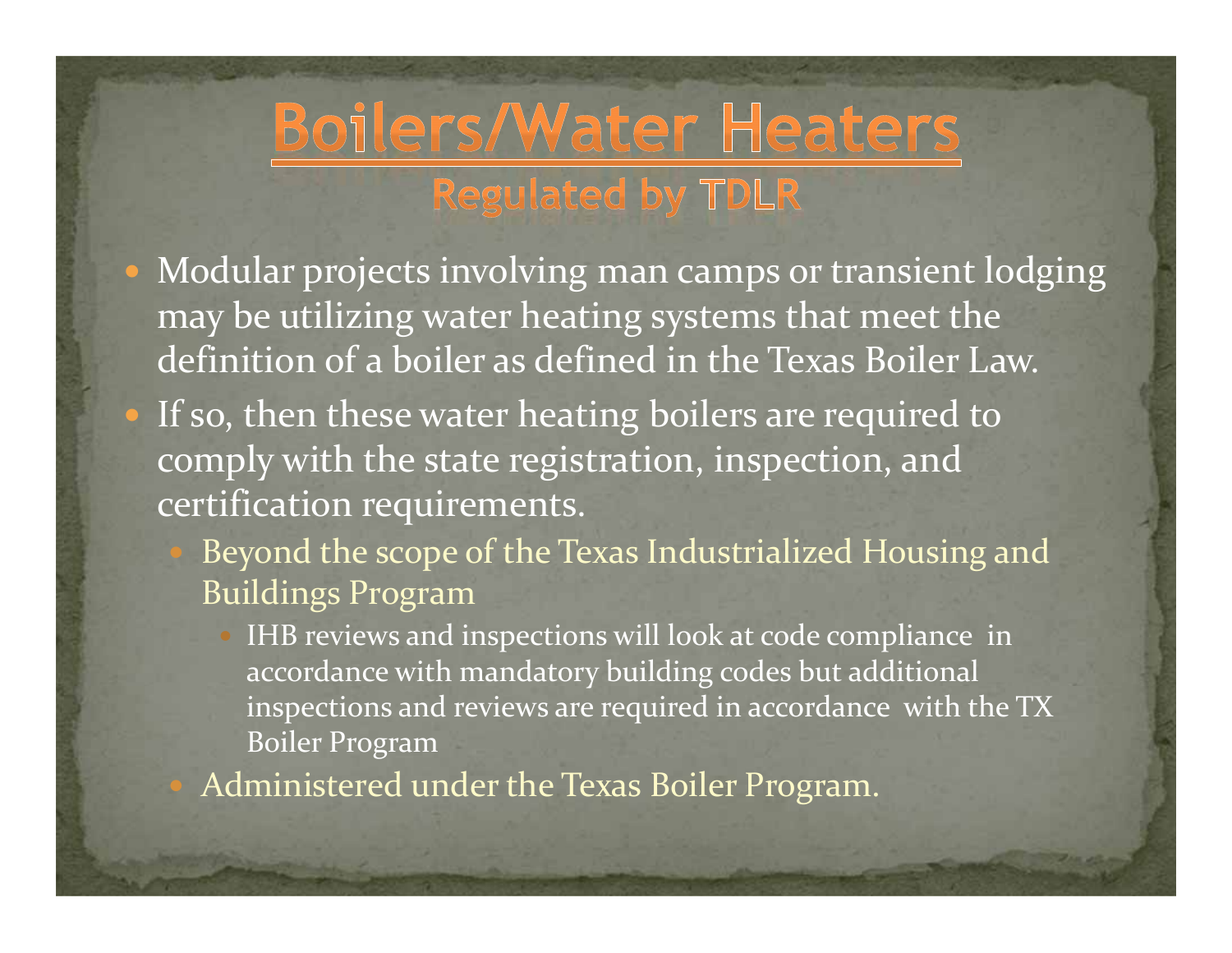## **Texas Boiler Law** Chapter 755, Health and Safety Code

• Includes all types of boilers that are used in commercial and public facilities that produce steam (either low or high pressure), hot water heating for use in comfort air heating systems, and hot water supply for use in domestic water systems (such as showers, sinks, pools, or for miscellaneous use), which includes potable hot water heater type boilers.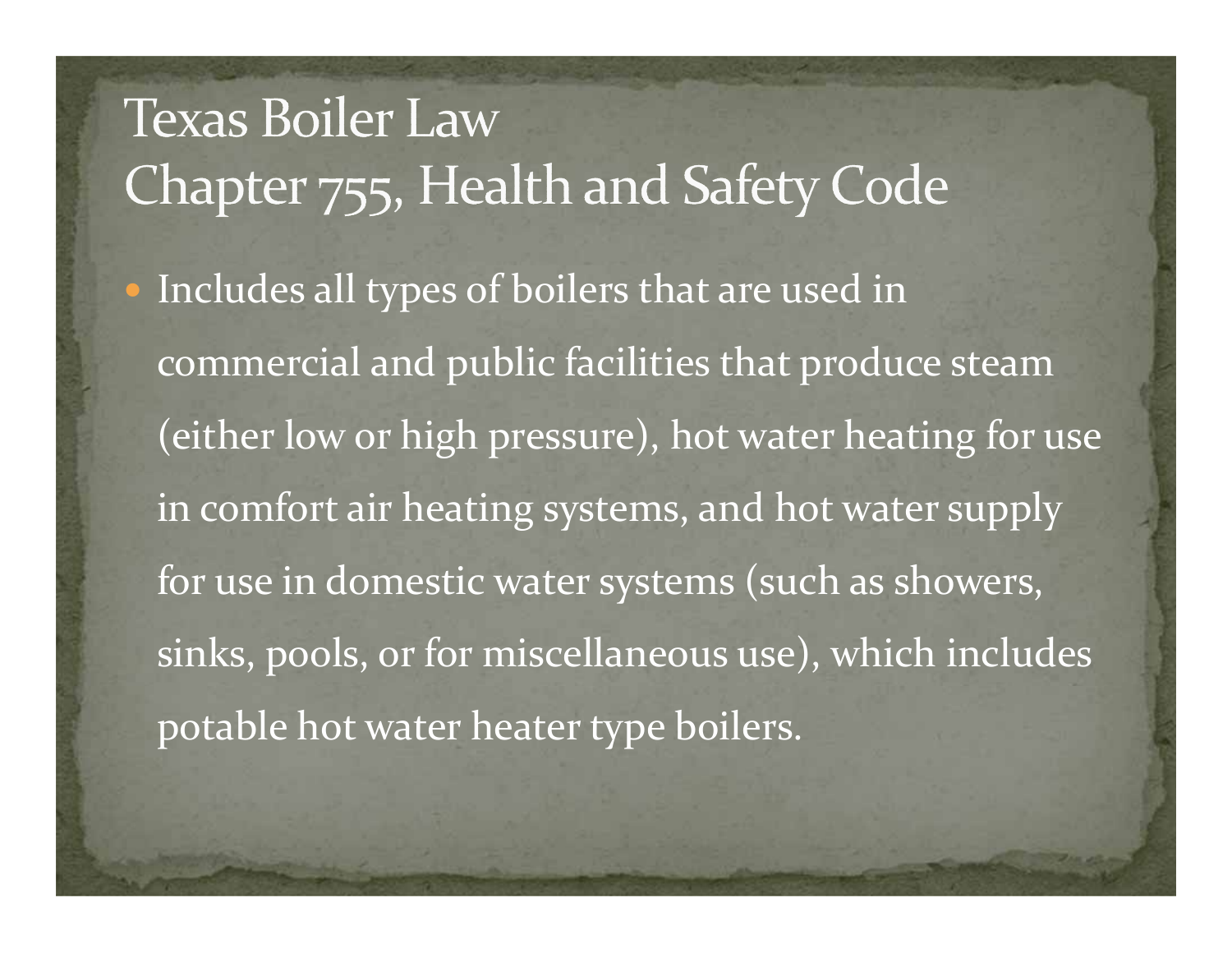## Boilers Used for Hot Water Supply/Potable Hot **Water Supply**

### • Two (2) categories

•A hot water supply boiler means <sup>a</sup> boiler designed for operation at <sup>a</sup> pressure not exceeding 160 psig or temperatures not exceeding 250 degrees Fahrenheit at or near the boiler outlet if the boiler's:

a. Heat input exceeds 200,000 BUT's per hour (58.6 kw);

- b. Water temperature exceeds <sup>210</sup> degrees Fahrenheit; or
- c. Nominal water‐containing capacity exceeds <sup>120</sup> gallons. A potable water heater means <sup>a</sup> boiler designed for operation at pressures not exceeding 160 psig and water temperatures not exceeding <sup>210</sup> degrees Fahrenheit if the boiler's:

a. heat input exceeds 200,000 BTUs per hour (58.6 kw); or

b. nominal water‐containing capacity exceeds <sup>120</sup> gallons.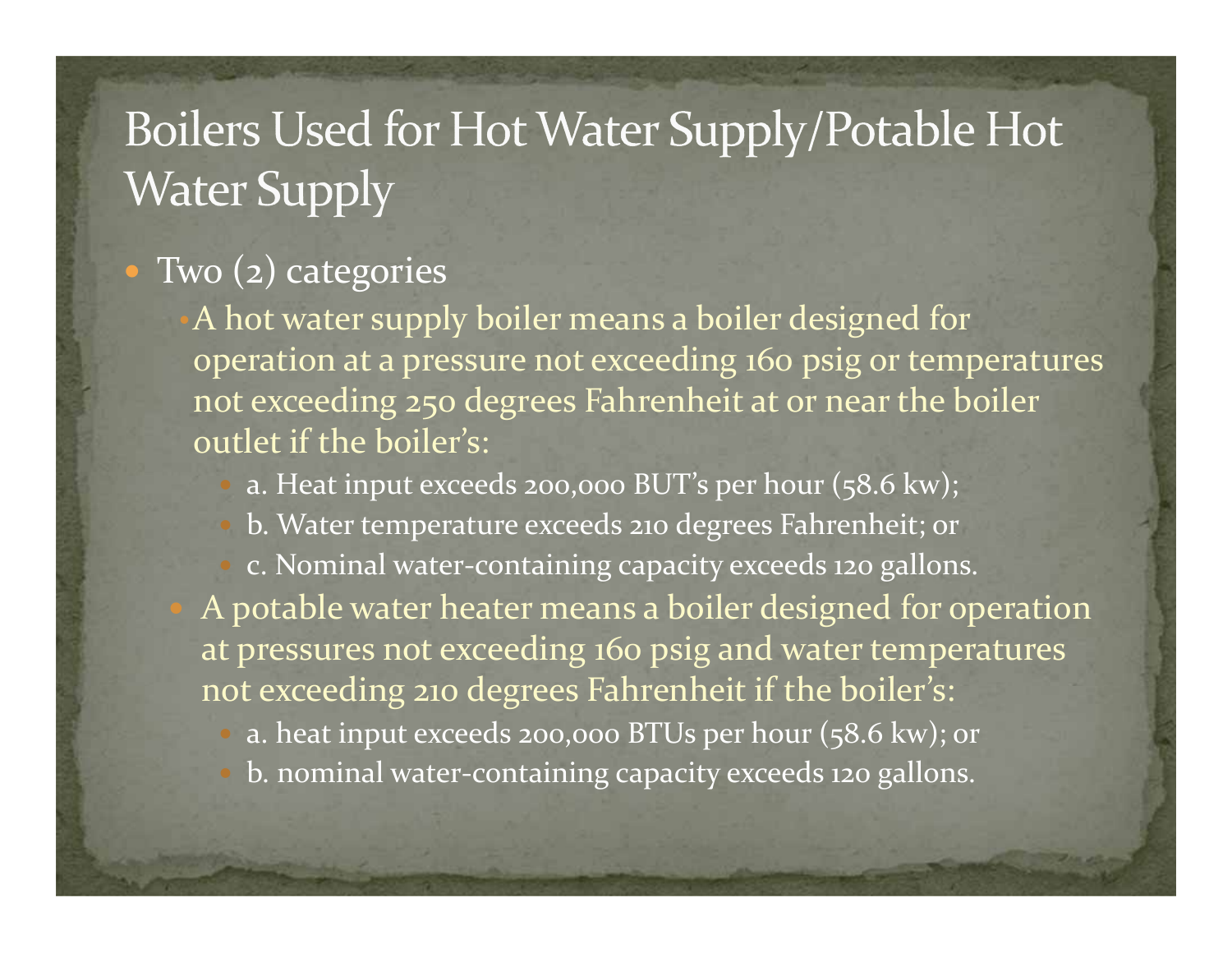# **Boiler Information**

- If you have questions about what is covered or what is required, contact the Boiler section of TDLR at (512) 539-5716 or by email at boilers@license.state.tx.u The Boiler Law and Rules may be downloaded from the TDLR website at
	- http://www.license.state.tx.us/boilers/bl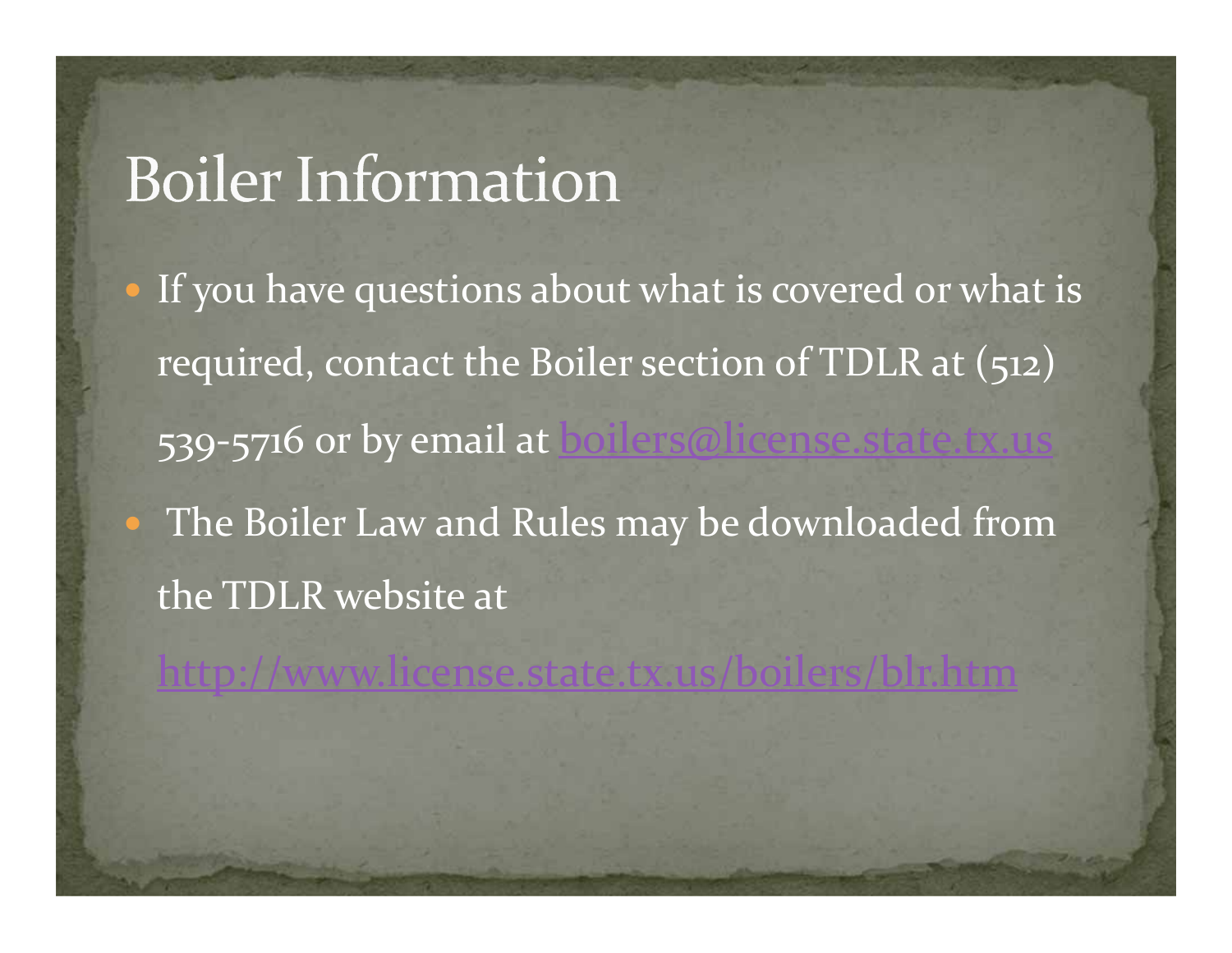# Housing and Buildings Exempt from the TX IHB Program (not labeled)

- A house or building that is exempt from the TX IHB program and that is not labeled under the TX IHB program will still need to comply with the following.
	- Licensed personnel and/or contractors in accordance with applicable State laws are required for installation of the following systems:
		- Electrical systems
		- HVAC systems
		- Plumbing systems

• Texas Boiler Law for water heaters that meet the definition of a boiler as defined in the law

TX Accessibility Standards (as applicable)

 Requirements for fire alarms, sprinkler systems, etc fall under the purview of the Fire Marshal. Contact the Texas Department of Insurance at (512) <sup>305</sup> ‐<sup>7900</sup> or (800) <sup>57</sup><sup>8</sup> ‐4677 or by email at for more information.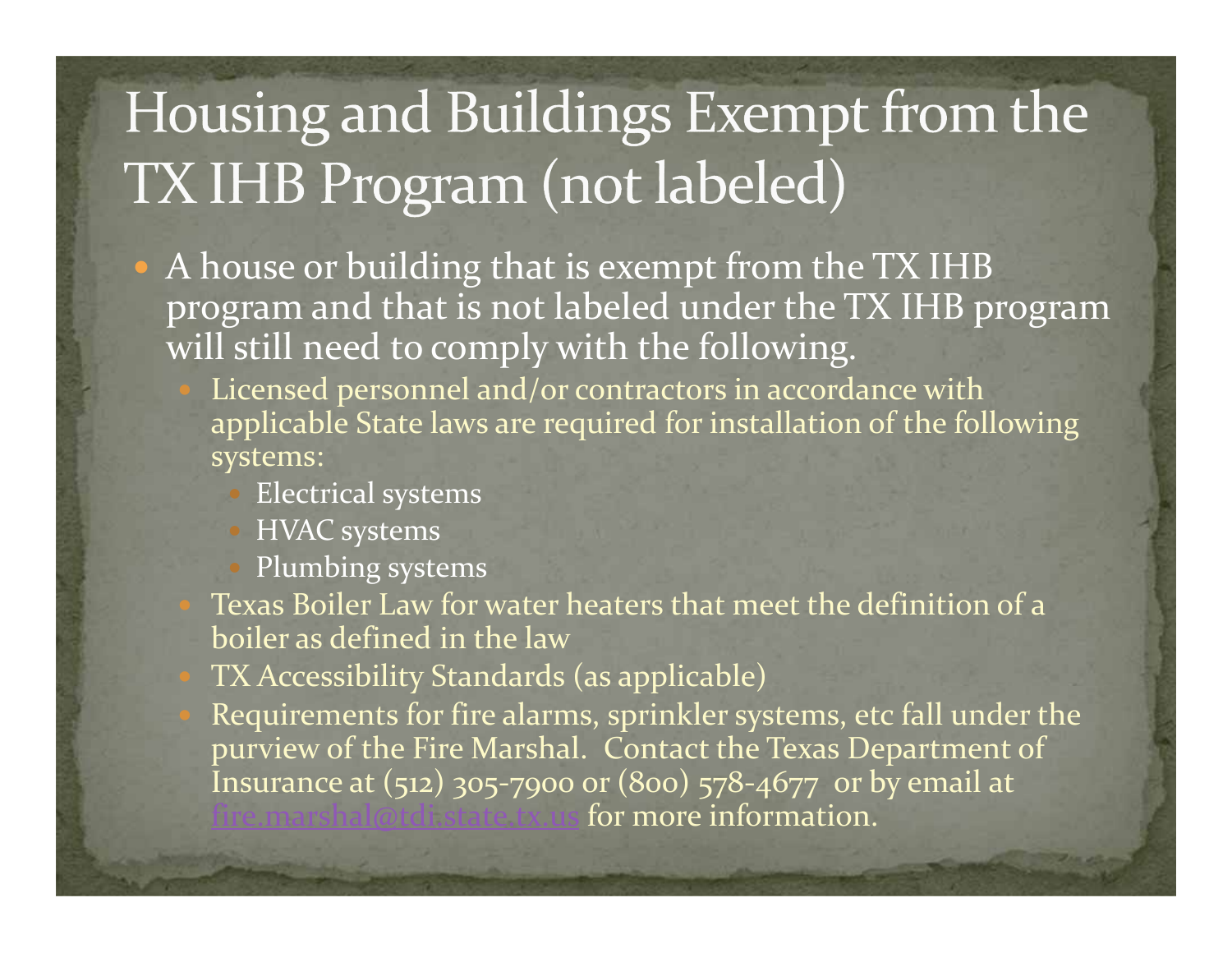# **LINKS for the IHB Program**

- **TDLR Website: http://www.tdlr.texas.gov/index.htm**
- $\bullet$  **IHB Website: http://www.tdlr.texas.gov/ihb/ihb.htm**
	- **IHB Law: http://www.tdlr.texas.gov/ihb/ihblaw.htm**
		- Definition of Industrialized Housing, § 1202.002
		- Definition of Industrialized Buildings, § 1202.003
	- **IHB Rules: http://www.tdlr.texas.gov/ihb/ihbrules.htm**
		- Exemptions, Rule § 70.30
		- Certification inspections, Rule § 70.60
		- In‐plant inspections, Rule § 70.72
		- Site inspections, Rule § 70.73
	- **Mandatory Building Codes** (also see Rule §§ 70.100 and 70.101): http://www.tdlr.texas.gov/ihb/codes.htm
	- **IHB Inspections: http://www.tdlr.texas.gov/ihb/040IHB.htm**
	- **Lists of Council approved inspectors: http://www.tdlr.texas.gov/ihb/ihblists.htm**
	- –**FAQs: http://www.tdlr.texas.gov/ihb/ihbfaq.htm**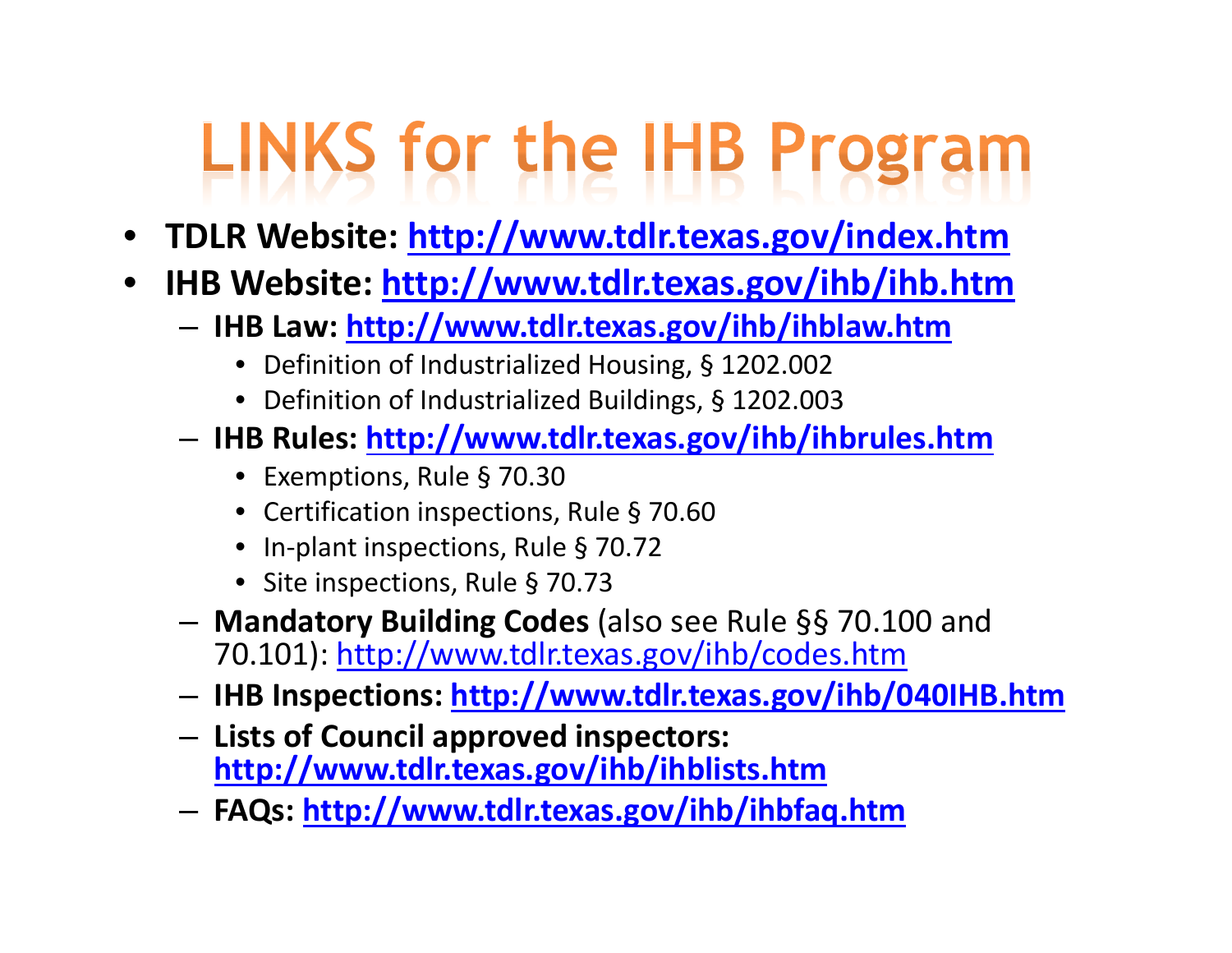# **Other Links**

- **Architectural Barriers Website: http://www.tdlr.texas.gov/ab/ab.htm**
- **Boiler Website: http://www.tdlr.texas.gov/boilers/blr.htm**
- **Electricians Website: http://www.tdlr.texas.gov/electricians/elec.htm**
- **Air Conditioning and Refrigeration Contractors: http://www.tdlr.texas.gov/acr/acr.htm**
- **Plumbing Board: http://www.tsbpe.state.tx.us/**
- **State Fire Marshal's Office, TX Department of Insurance:** http://www.tdi.texas.gov/fire/index.html